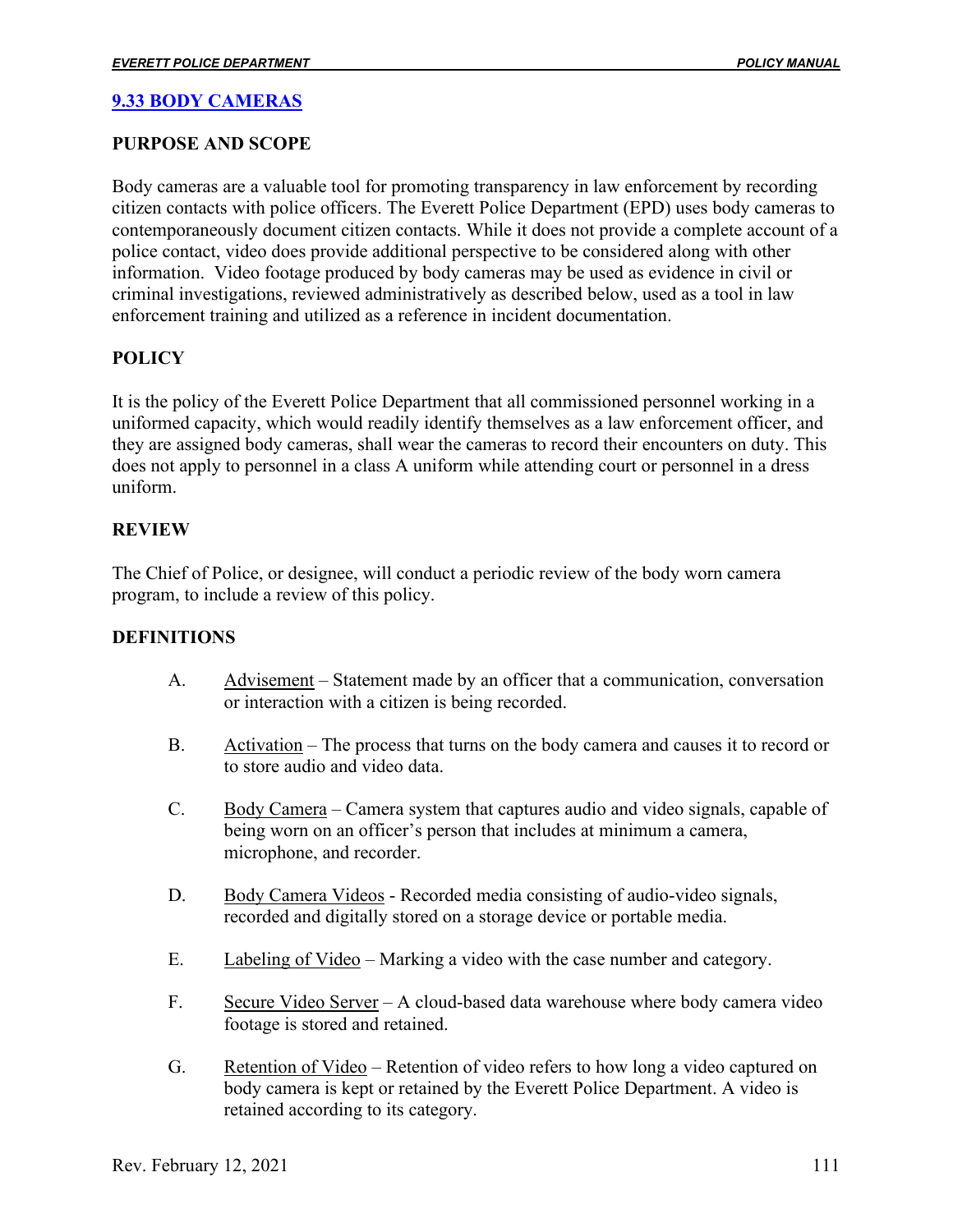- H. Surreptitious Recording A surreptitious recording is a recording made without the knowledge of one or more of the parties to a conversation or communication and is a violation of the Washington Privacy Act, Chapter 9.73 RCW
- I. FIU Forensic Imaging Unit (FIU), a unit within the Everett Police Department with commissioned officers who have a working knowledge of the methods and procedures related to the duplication, storage and retrieval of body camera videos as well as video forensics and evidentiary procedures.

# **OFFICER RESPONSIBILITIES**

- A. Training Prior to wearing and operating a body camera, officers are required to successfully complete department authorized body camera training. Body worn camera training will cover topics including, but not limited to hardware, software and policy and procedure considerations. Officers may receive refresher training as deemed necessary.
- B. Requirement to Wear the Body Camera All officers assigned a body camera are required to wear the camera while on duty. Personnel working an off-duty assignment in a uniformed capacity where they are readily identifiable as law enforcement, provided a body camera is available, are required to wear a body camera. Officers shall affix their cameras to the chest area of the outermost garment or layer of their uniforms. Privately owned body cameras are not permitted.
- C. Requirement to Use the Body Camera Officers assigned a body camera are required to wear their body camera and to activate the camera prior to engaging in law enforcement activity, in accordance with department policy.

#### **ACTIVATION OF THE BODY CAMERA**

- A. Starting and Ending the Recording
	- 1. Officers shall activate the body camera prior to exiting the vehicle on any dispatched or self-initiated law enforcement activity. Nothing in this policy prohibits the officers from activating the camera earlier.
	- 2. If unable to activate the body camera upon making the decision to engage in dispatched or self-initiated law enforcement activity, the officer shall safely activate the camera as soon as practical.
	- 3. Officers shall activate the body camera when involved in any manner in a police pursuit, fleeing vehicle, or fail to yield situation.
	- 4. Once the camera is activated, the officer shall leave it on until the incident has concluded. Officers who walk away from a citizen during the law enforcement activity shall leave the cameras on even while not actively engaged with the citizen, but while still involved in investigating in the incident.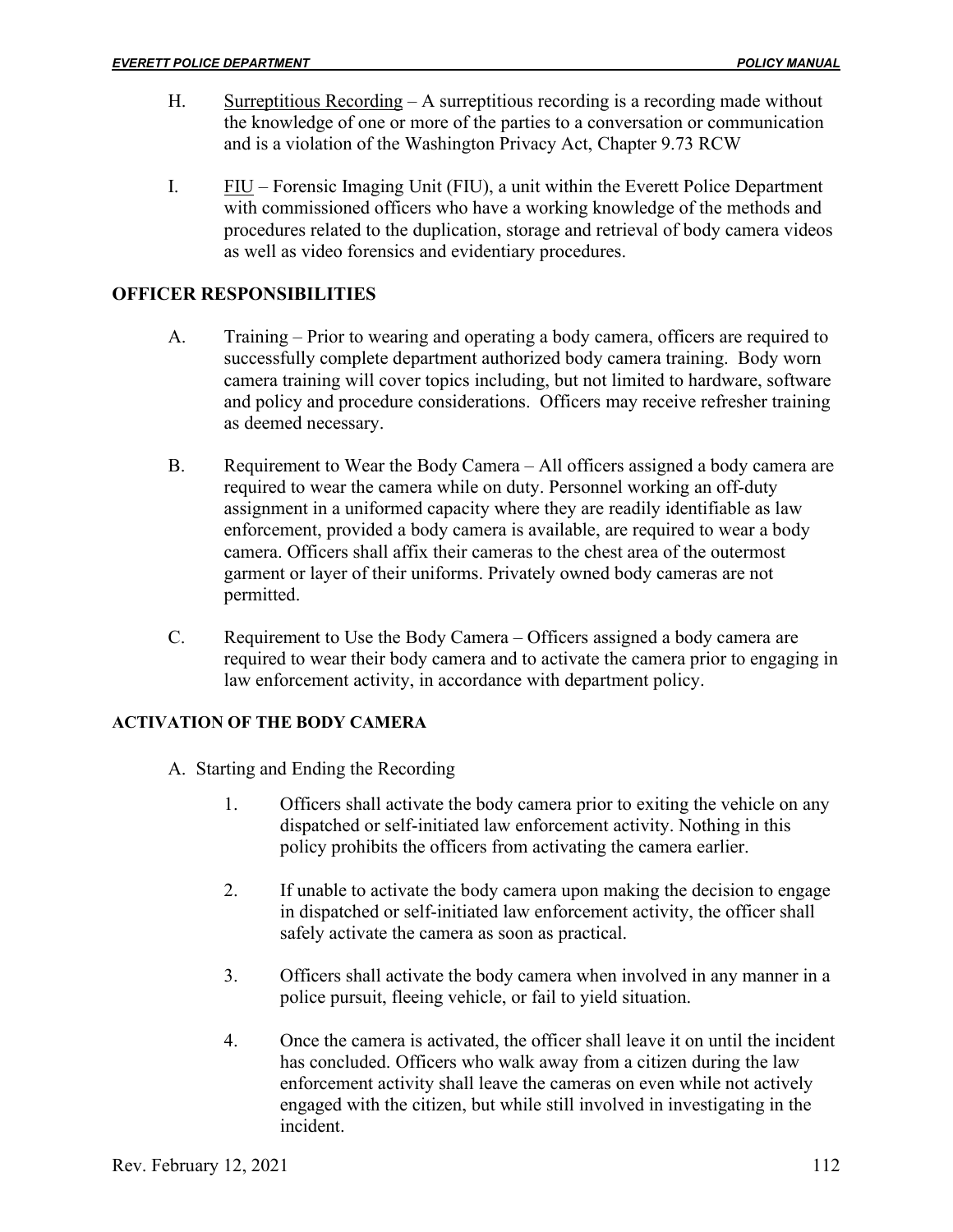- 5. In an officer involved shooting, officers shall turn their cameras off prior to giving any public safety statements.
- 6. Officers should record on the body camera or in a police report the reasons for intentionally turning off the body camera if the recording is stopped by the officer prior to the conclusion of the law enforcement activity.
- B. Decision to Not Record
	- 1. Officers are required to record as much of the law enforcement activity as possible, but the sensitivity or exigency of a situation may warrant turning off, or not activating, the body camera. The decision to not record law enforcement activity shall be made by the officer wearing the camera and shall be determined by facts and circumstances which must be justified. Facts supporting such a decision may include the following:
		- (a) When unsafe or impractical Law enforcement activity requiring a response that physically prevents an officer from activating the camera. Officers are advised to put safety ahead of the requirement to record the encounter. The amount of time driving to the call shall be a factor considered in determining if this section applies.
		- (b) Places where a heightened expectation of privacy exists such as restrooms, jails, or hospitals, unless for a direct law enforcement purpose such as a crime in progress or the recording of the location is material to a criminal investigation.
		- (c) Sensitive communications Law enforcement activity involving sensitive communications, matters of law enforcement intelligence or where recording the encounter could hinder a criminal investigation.

As it relates to SWAT operations, sensitive communication involves matters of law enforcement intelligence that occur during a pre-briefing, in the tactical operations center, and debriefing of a critical incident or planned operation.

- (d) When a Citizen Objects to Being Recorded If a citizen objects to being recorded, the officer may record despite the objection. Since conversations with police officers are not considered private under Washington law, there is no requirement that an officer turn off the camera for a citizen who objects to having the interaction recorded.
- (e) Officers may exercise discretion in recording conversations with crime witnesses and members of the community who wish to report or discuss criminal activity in the neighborhood. In these instances, officers should consider continuing to record the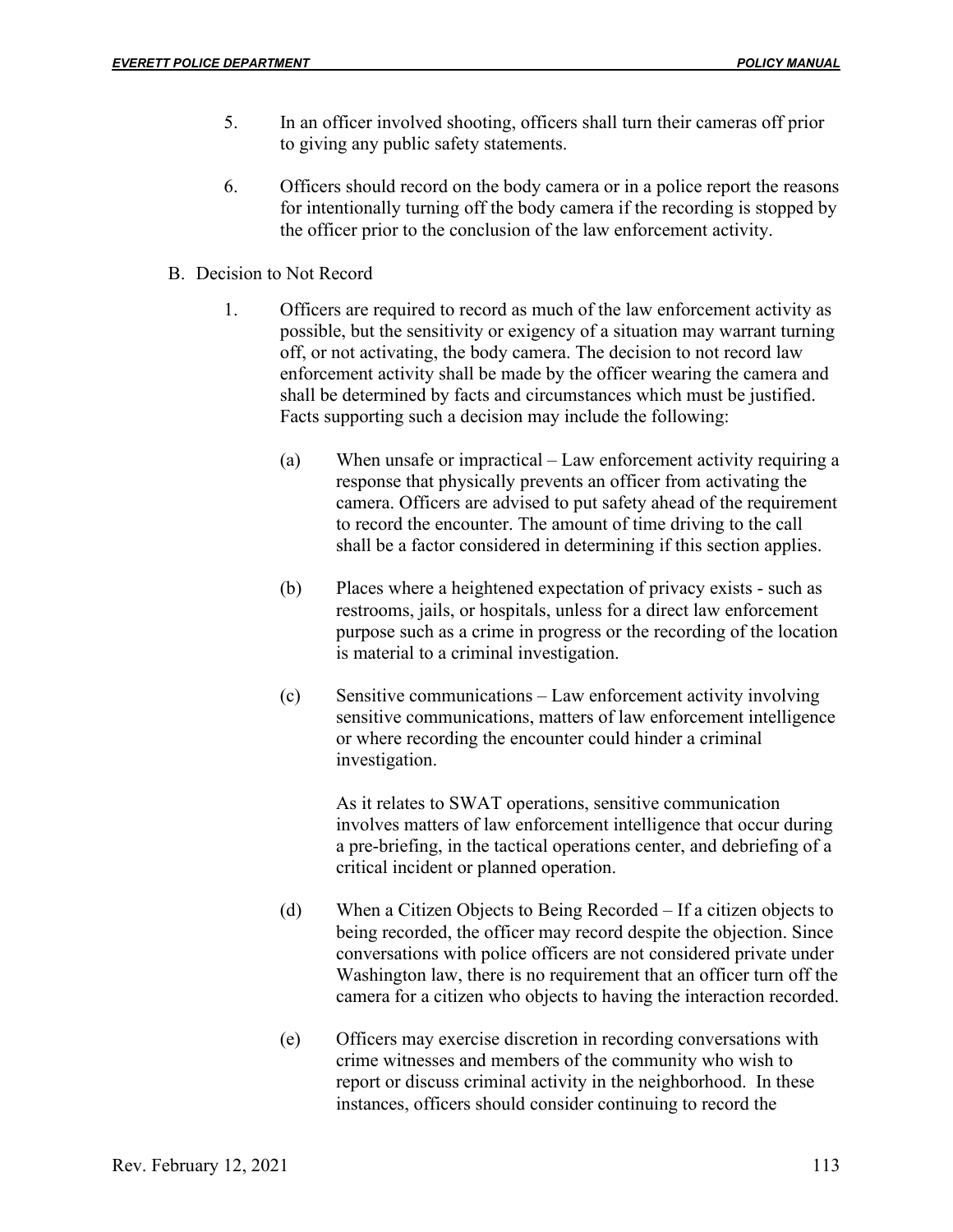conversation, but angle the camera away from the person being contacted.

- (f) Privacy and dignity There may be limited circumstances when the respect for an individual's privacy or dignity outweighs the need to record an event. Such circumstances may include natural death scenes or death notifications.
- 2. If an officer has exercised discretion to not record a contact as described above, the officers shall immediately activate the body worn camera if the encounter turns adversarial or confrontational.
- 3. Officers shall document by written report, CAD, or in a confidential informant's file, any decision to not activate the camera or to turn off the body camera prior to the conclusion of the law enforcement activity, and their reasons for doing so.
- 4. Officers reasonably exercising discretion under Section B will not be subject to discipline for the decision to record or not record, unless the officer has been previously counseled for failing to exercise reasonable discretion.
- 5. Officers recording law enforcement activity who inadvertently turn off their body camera shall not be subject to discipline, unless the officer has been previously counseled for turning off or failing to activate their body camera.

# **ADVISEMENT – WHEN REQUIRED**

While most interactions between police officers and the public are not considered private and police officers have no legal obligation to provide an advisement, as a matter of practice, Everett Police officers recording with body worn cameras will provide an advisement to the parties present informing them that they are being audio and video recorded.

Officers conducting traffic stops while equipped with a body camera shall notify the occupants that there is an audio and video recording occurring. This warning should be given at the beginning of the contact, absent an emergent situation, and captured on the recording. The advisement should also be noted in the officer's report if enforcement action is taken.

Prior to a custodial interrogation, officers shall inform arrested persons that they are being audio and video recorded with a body camera. This statement, along with the Miranda advisement, shall be included in the recording.

Officers will make reasonable efforts to communicate to non-English speakers, those with limited English proficiency, deaf persons or persons hard of hearing that they are being recorded.

Officer safety is of paramount importance and officers should prioritize officer safety over the need to provide an advisement. If a situation requires immediate action prior to an advisement being given, the officer should provide the advisement as soon as practicable.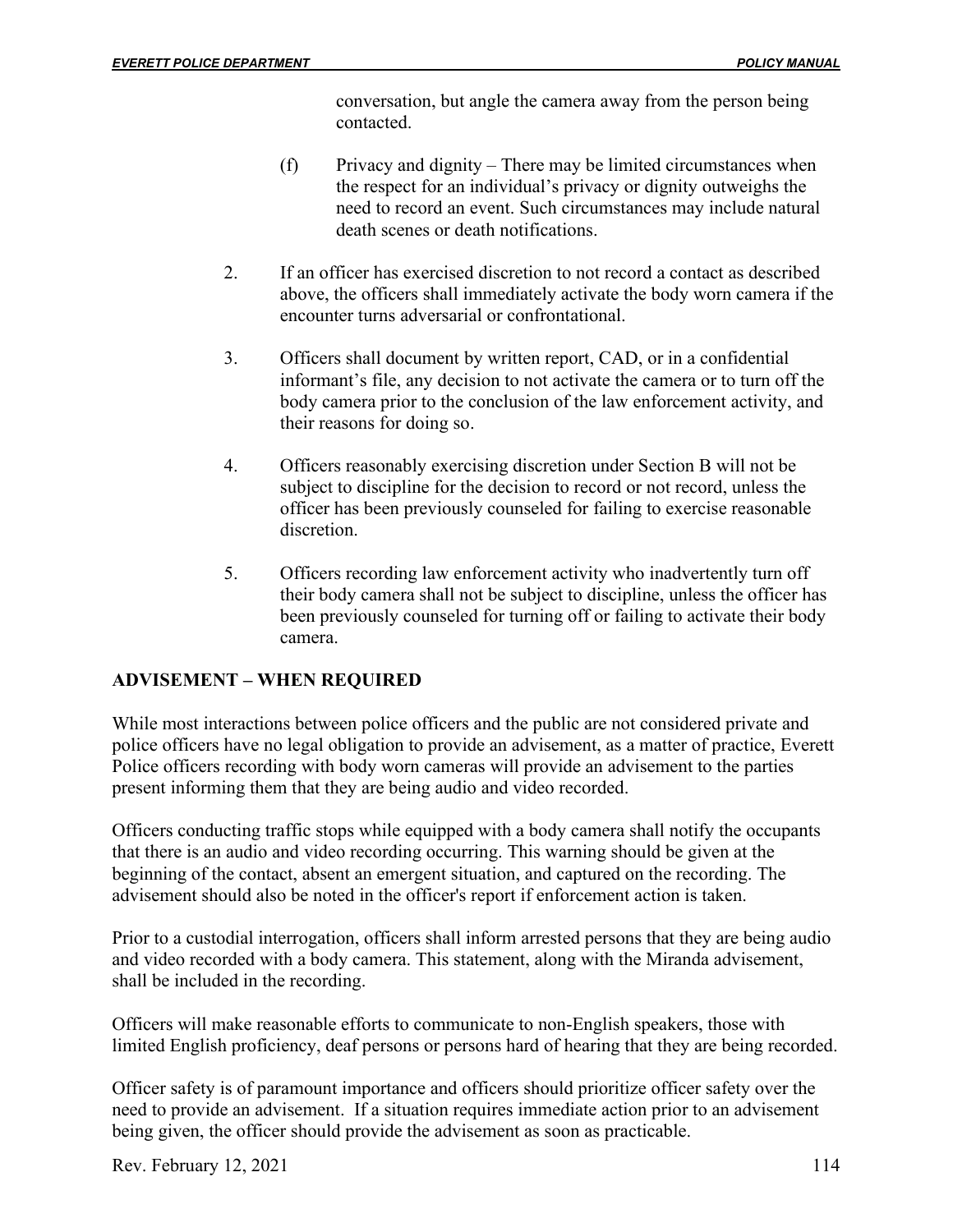### **END OF SHIFT RESPONSIBILITIES**

Prior to the end of their shifts or as soon as practical, officers will follow the protocol to label, categorize, and upload videos to the department's secure video server.

- Officers will audit their evidence on the secure video server at least once per working set to ensure that all videos have been assigned a retention category and are labeled correctly.
- At the end of shift, Officers will dock their body-worn camera in a docking station at their assigned precinct to begin uploading videos to the secure video server.

Document Use of the Body Camera - Officers shall document in their police reports that they operated a body camera.

Video Not a Substitute for Report – An incident captured on the body camera is not a substitute for a complete and thorough written police report. Officers must write a police report, if the situation requires, and may not use the body camera video as a substitute for, or basis to abbreviate, their documentation of the incident.

Report Problems - Officers shall promptly report any problems they may encounter with the body camera or its operation to their supervisor, who will forward the information to the body worn camera administrator.

# **UNAUTHORIZED USE OF BODY CAMERAS AND VIDEO**

All employees of the Everett Police Department, including commissioned officers and civilian personnel, shall abide by the policies and procedures related to body cameras and body camera videos as set forth in this policy.

Employees of the police department are prohibited from surreptitiously recording any other employee of the department or any other person.

- A. Employees may not use body cameras for non-work-related purposes or otherwise operate the body camera outside their legitimate law enforcement duties.
- B. All body camera videos are the property of the Everett Police Department. Dissemination outside of the agency is strictly prohibited, except as required by law and pursuant to the provisions of Everett Police Department policy.
- C. Employees are prohibited from accessing the secure video server except for legitimate law enforcement purposes, including authorized review of body camera video as described below, or otherwise for work related to their job assignment.
- **D.** Requirement to utilize MDC privacy screen. To limit the transmission of CJIS protected information, officers are required to ensure that the provided MDC privacy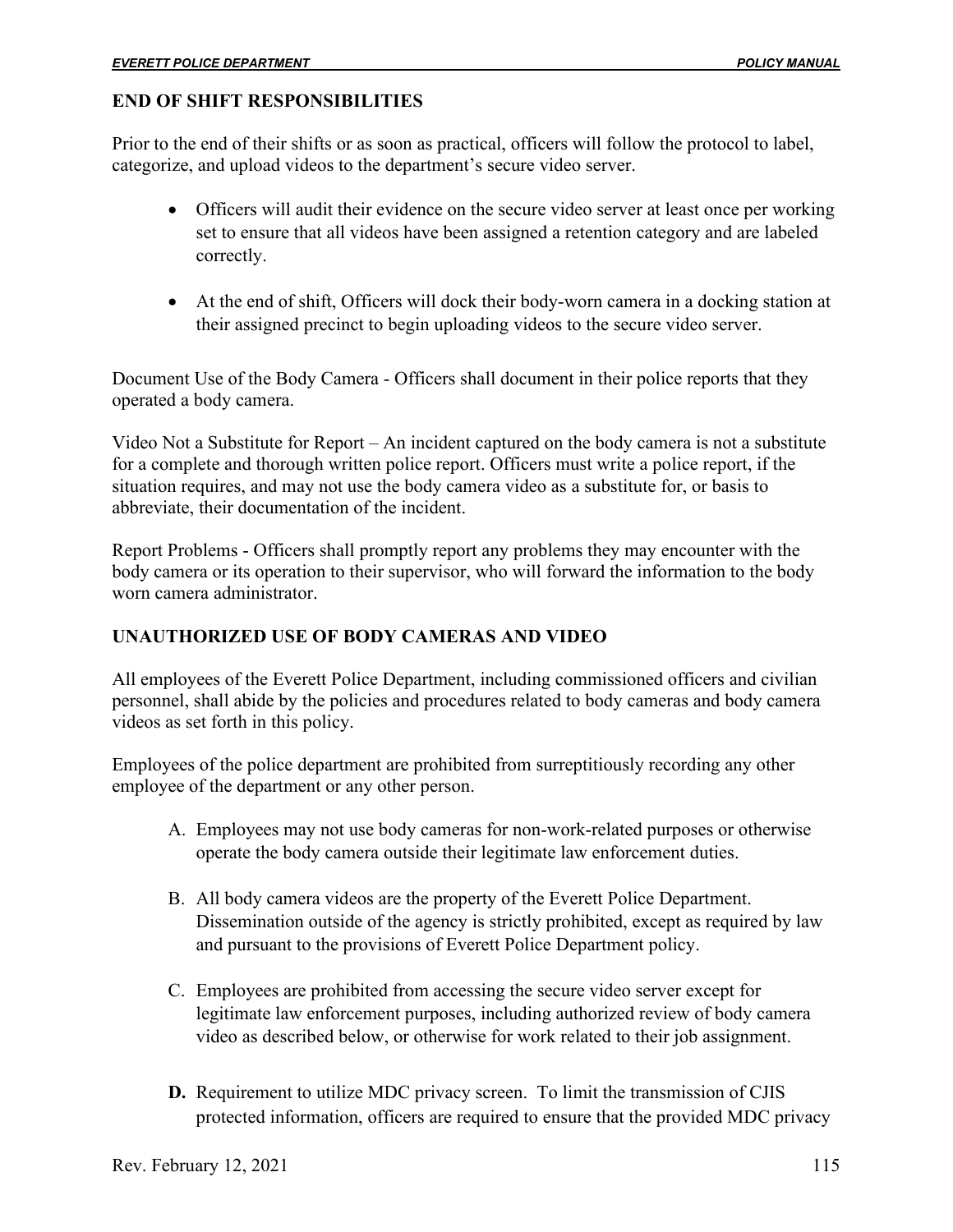screen is installed on their MDC prior to beginning their shift. If a privacy screen is not installed on the MDC, officers shall obtain one from the body-worn camera program administrator, or their designee, and ensure that it is installed on the MDC prior to use

# **DOWNLOADING OF VIDEOS**

The only personnel allowed to download videos will be the FIU, Body Camera Administrators, Major Crimes Unit, Office of Professional Standards and specially trained employees of the Police Department. Video downloads will be done for law enforcement purposes and/or public records requests only. Downloading of videos refers to the transfer of a file from a secure video server to a local hard drive or memory storage device.

If any downloads are needed from anyone not listed above, a request will be sent to the Deputy Chief of Services.

# **OPERATION AND OVERSIGHT OF THE BODY CAMERA PROGRAM**

Operation and oversight of the body camera program is the responsibility of the Body Camera Administrator and/or Forensic Imaging Unit (FIU).

# **REVIEW OF BODY CAMERA VIDEO**

- A. Officers may view their own body camera video at any time in accordance with this policy. There may be situations where an officer has not reviewed relevant body camera video prior to preparing a written police report, providing a statement, or answering questions as part of a formal interview, or informal questioning. The City recognizes that in those situations, the potential for accuracy may be diminished. As such, an officer may not receive any discipline based solely upon a difference or discrepancy between the officer's written report, statement, or interview, and the video evidence, unless the City can demonstrate that the employee knew the information was discrepant at the time the report was written, statement provided or interview.
- B. Recordings may be reviewed by individuals other than the recording officer in any of the following situations:
	- 1. By officers prior to completing their police reports or providing a statement pursuant to an internal affairs investigation or SMART investigation, subject to the following:
		- a) Officers in an internal affairs investigation will be allowed to view their footage of the incident prior to any interview or answering questions related to an internal affairs investigation.
		- b) Once authorized by the lead SMART investigator per (d) below, subject or witness officers in a SMART investigation will be allowed to view relevant body camera footage. The body camera footage viewed by the individual officer(s)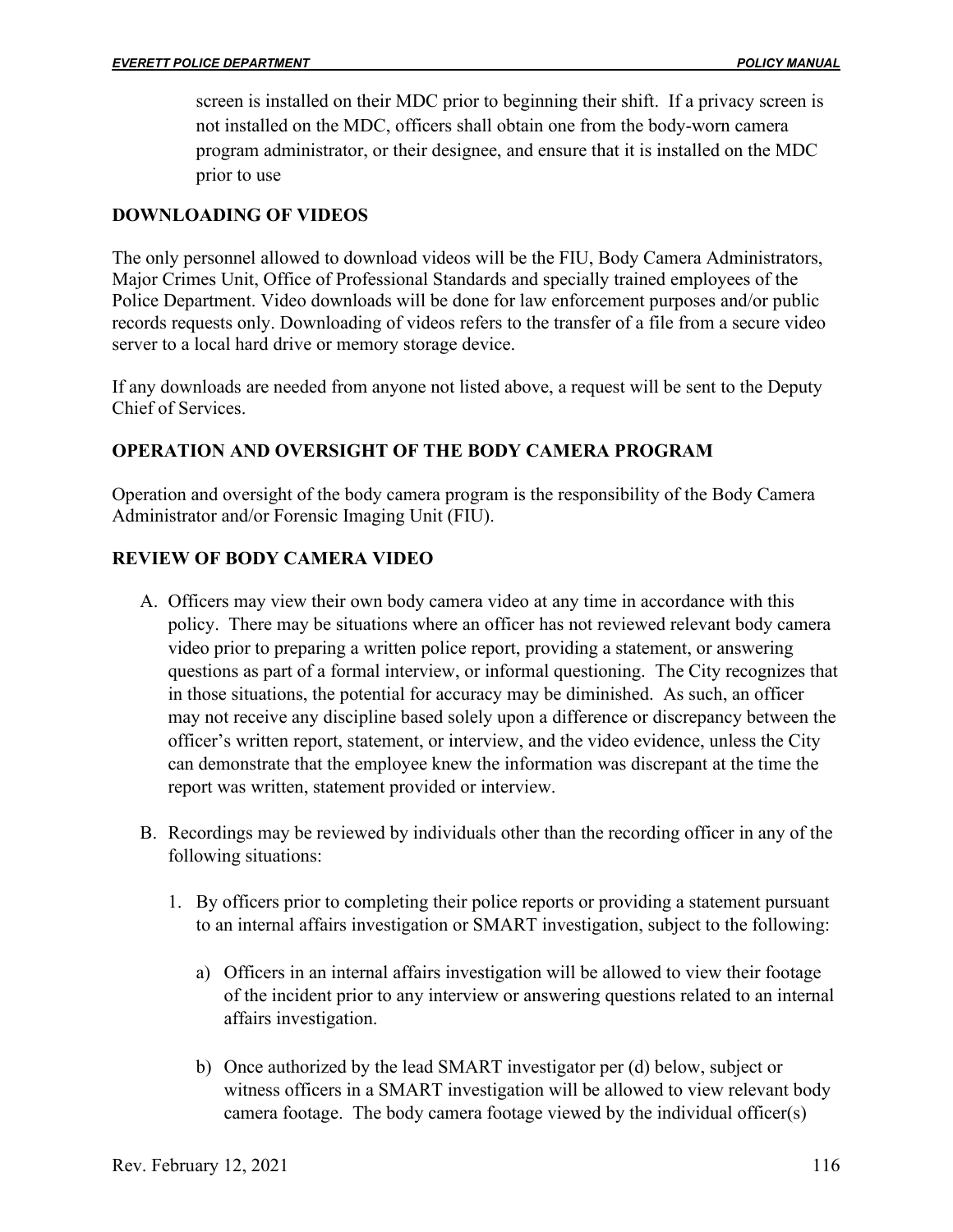should show actions, items or other relevant factors the officer could have seen from their vantage point and that could have been used in making a determination to use deadly force against an individual or individuals.

- c) In the event there is a dispute over which or how much body camera footage should be viewed by the officer(s) during the SMART investigation, the legal representative of the officer, the lead SMART team investigator, and the prosecutor or their designee can consult prior to the officer making a determination about providing a statement.
- d) Subject and witness officers in a critical incident resulting in the activation of SMART will not be authorized to view their body camera video unless and until authorized by the SMART lead investigator. In addition, FIU will immediately restrict the body camera video of these incidents pending notification from an authorized investigative supervisor.
- 2. By any supervisor conducting a Blue Team (early warning system alert) administrative review. Review of video shall be related to the specific alert and not used as the basis to randomly search for other possible policy or procedure violations. Other violations noted during this review shall be addressed at the lowest reasonable level unless the history of the officer or the nature of the policy or procedure violation necessitates a higher level of corrective action or discipline
- 3. By a supervisor completing a citizen complaint review. Review of video shall be related to the specific complaint(s) and not used as the basis to randomly search for other possible policy or procedure violations. Any inadvertent minor policy or procedure violations discovered during this review but not mentioned in the complaint shall be addressed at the lowest reasonable level unless the history of the officer necessitates a higher level of corrective action or discipline.
- 4. For use of force, collision or pursuit review. Review of video shall be related to the use of force, collision or pursuit, and not used as the basis to randomly search for employee misconduct.
- 5. By a supervisor investigating a specific act of officer conduct alleged in a complaint of misconduct. Review of video shall be related to the specific complaint(s) and not used as the basis to randomly search for other possible policy or procedure violations. Supervisors are authorized to review recordings to investigate the merits of a specific complaint prior to a formal complaint being filed. If appropriate, the supervisor may allow the complaining party to review the footage with the supervisor as a means of addressing the concerns without a formal complaint being taken.
- 6. By technical support for purposes of assessing proper functioning of body cameras.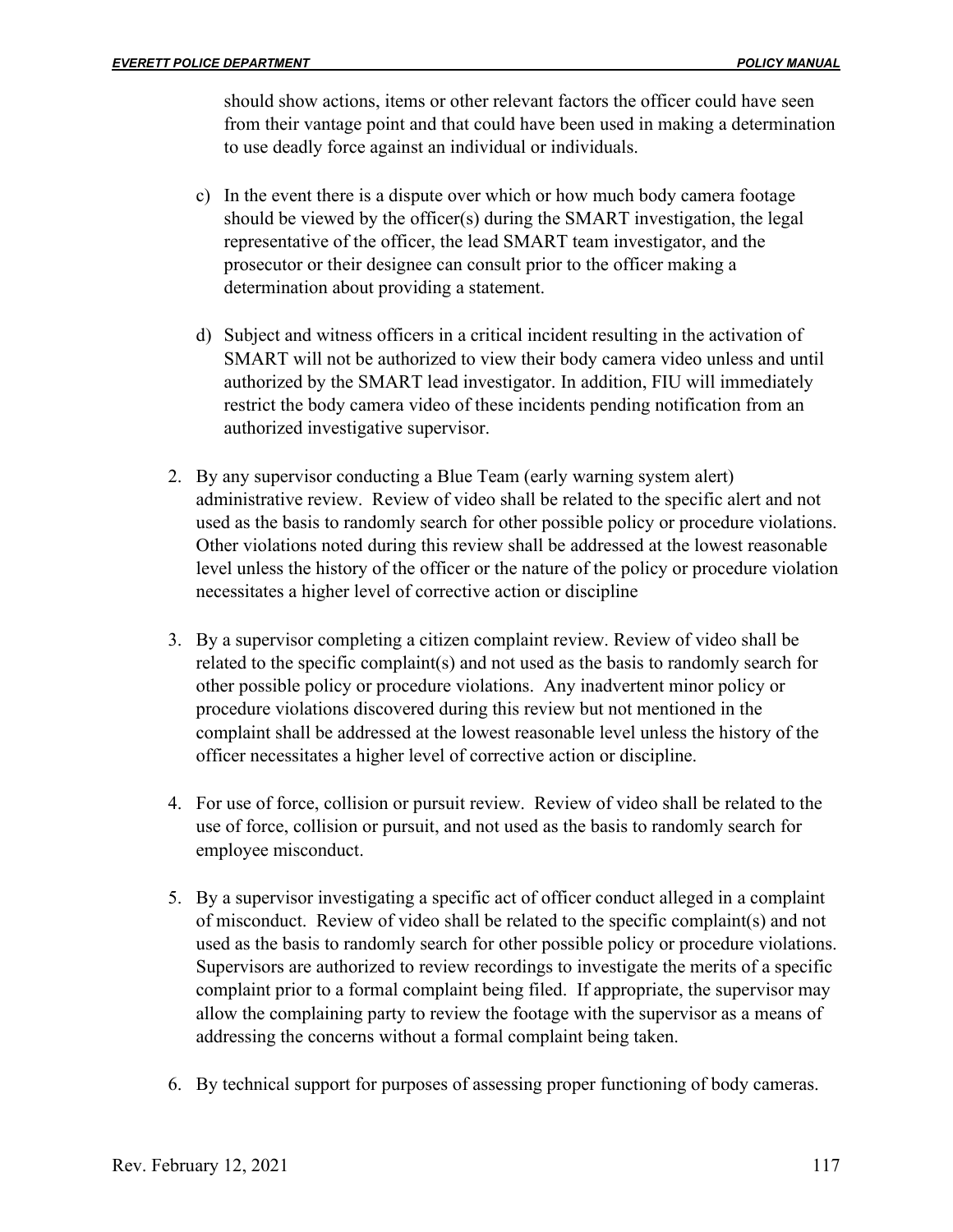- 7. By the County prosecutor in conjunction with his or her role after an officer involved shooting, or other critical incident associated with a SMART investigation or other criminal review of an incident.
- 8. By an Internal Affairs investigators participating in an official IA investigation authorized by the Chief of Police to investigate a specific act of officer conduct alleged in a complaint of misconduct. Review of video shall be related to the specific complaint(s) and not used as the basis to randomly search for other possible policy or procedure violations.
- 9. By a department detective who is participating in a criminal investigation.
- 10. By legal counsel and/or union representation representing an officer in a critical incident associated with a SMART investigation, prior to the officer providing a statement pursuant to an administrative inquiry.
- 11. Training Recordings may be viewed for training purposes. Prior to any recordings being used for training purposes, all officers will be notified. If an involved officer objects to showing a recording, the recording will not be used for training purposes.
- 12. By an employee's legal representative and/or bargaining representative who is involved in representing the employee in an administrative investigation or criminal investigation.
- 13. By the City's legal representative involved in representing the City in an official matter, such as an administrative investigation, a lawsuit, or a criminal investigation.
- 14. Pursuant to a subpoena or public records request.
- 15. By a supervisor that has been made aware of a specific act(s) showcasing the actions of an officer or citizen that reflect positively on the Everett Police Department or that may be of interest to the public.
- C. Upon request, non-law enforcement witnesses who are able to verify their presence and their ability to contemporaneously perceive events at the scene of an incident may also be permitted to review available body worn video with the approval of assigned investigators or a supervisor.
- E. If, in the course of viewing a body camera video, inadvertent minor policy or procedure violations are discovered, they will be addressed at the lowest reasonable level unless the history of the officer necessitates a higher level of corrective action or discipline.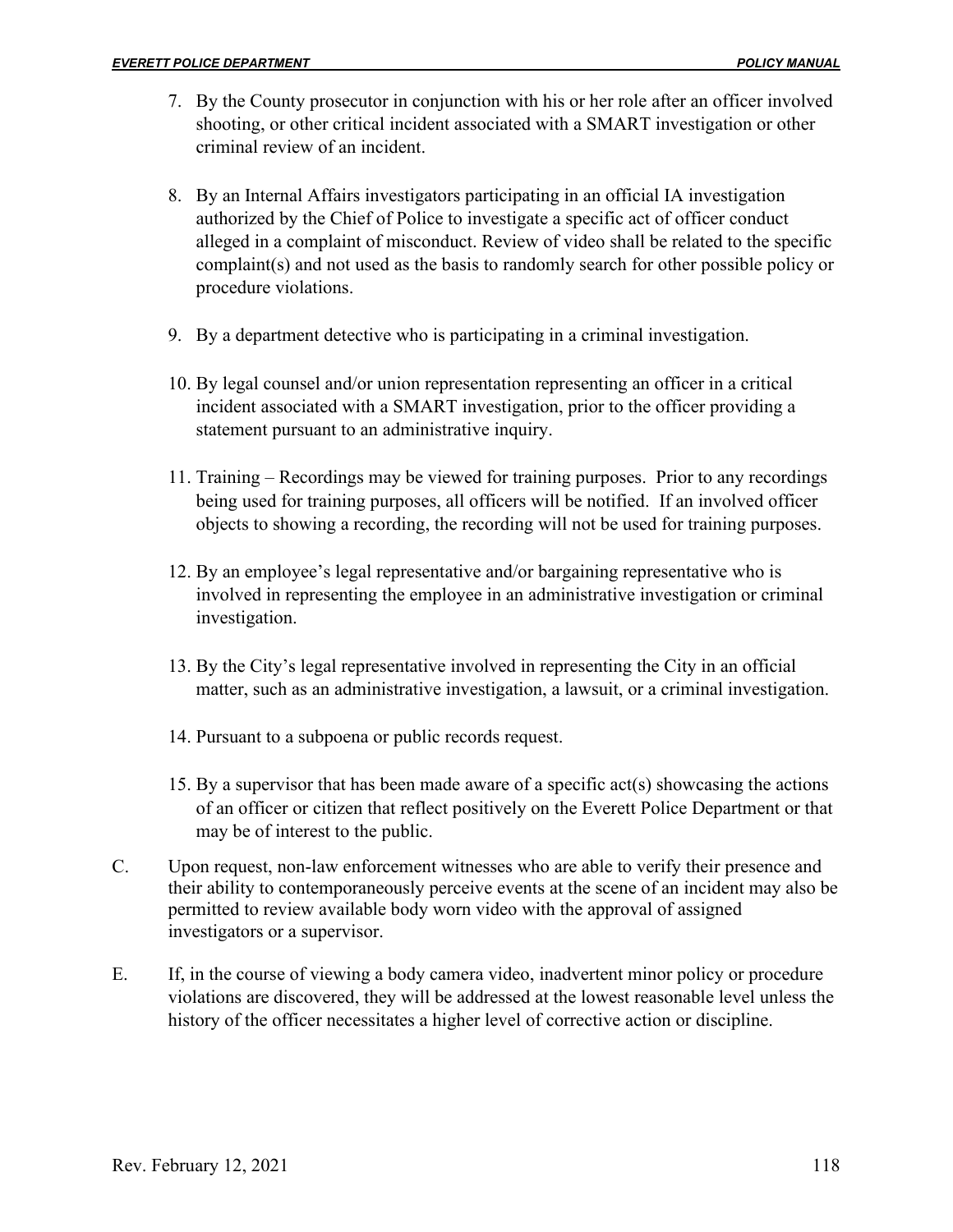# **RETENTION OF BODY CAMERA VIDEOS**

General – Videos related to officer-involved shootings, critical incidents, homicides, serious sexual assaults, and cases in which EPD has received a notice to preserve evidence shall be retained on the secure video server until all trial and appellate litigation has been completed. The EPD Investigations Bureau shall be responsible for notification to FIU under these circumstances. Videos related to unsolved homicides and sexual assaults shall be kept consistent with the department policy for records retention.

- A. Videos related to internal affairs investigations shall be transferred to a format compatible with Blue Team and made part of the file. The videos will be retained in accordance with the Washington State Records Retention Schedule.
- B. Videos labelled as evidentiary shall be retained on the secure video server in compliance with state law and until all trial and appellate litigation has been completed.
- C. Videos labelled as non-evidentiary shall be retained on the secure video server for 90 days and thereafter may be destroyed in accordance with the applicable records retention schedule (RCW 42.56.240)
- D. Videos redacted for a public records request shall be retained for 24 months after the request and then deleted.
- E. Accidental Activation In the event of an accidental activation of the body camera where the resulting recording is of no perceived investigative or evidentiary value, the recording employee may request that the body camera video in question be deleted forthwith by submitting a written request to the Deputy Chief of Services. The Deputy Chief shall approve or deny the request and forward the decision to the FIU for action.
- F. Employees shall not tamper with, alter, or delete video.

Exception: This does not apply to personnel tasked with system maintenance who purge videos under established guidelines.

# **RELEASE OF BODY CAMERA VIDEOS**

A. For Criminal Justice Purposes - Body camera videos may be accessed for criminal discovery purposes directly by prosecutors, whose offices shall have an account for the secure video server. Prosecutors will be able to locate the existence of a body camera video by its reference in the police report and/or CAD report and may search for videos related to pending cases by inputting the law enforcement incident report number into the secure video server. Discovery of body camera videos released to the defense bar shall be made through the prosecutor and will include notification to EPD.